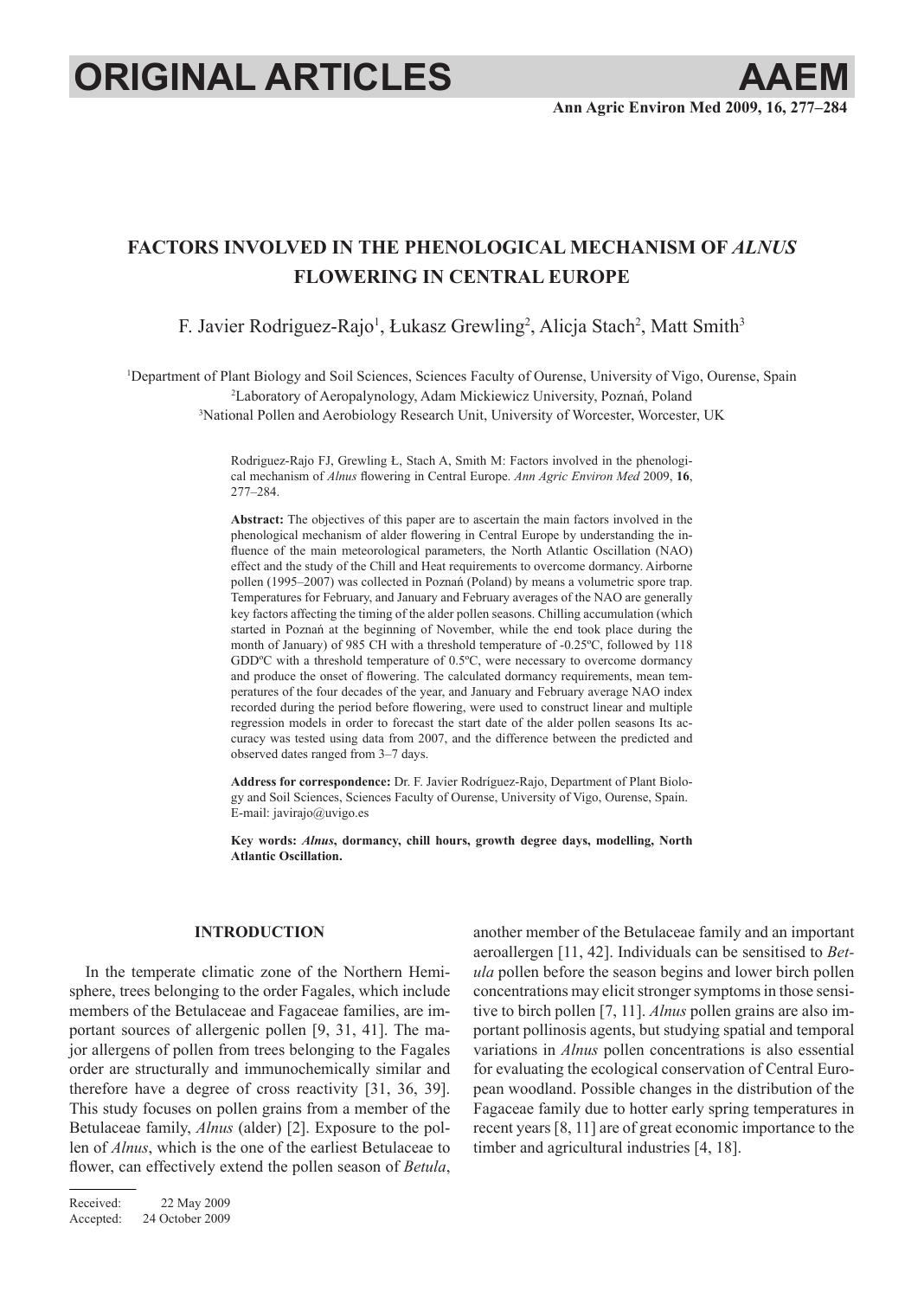Climatic parameters that are subject to variations, such as temperature, photoperiod or precipitation [16], induce physiological adaptations during the life cycles of arboreal plants, especially in tree species that flower at the beginning of spring. Thus, the growth of woody plants in winter slows down and they enter into a physiological state called "dormancy" in which cell water is prevented from freezing [46]. Dormancy is commonly separated into a "rest period", which is a period of low temperatures when the buds remain dormant due to growth-arresting physiological conditions, followed by a "quiescent period" of unfavourable environmental conditions with relatively warm temperatures [5, 14, 46]. Knowing the amount of chilling and heat required by plants to overcome dormancy enables us to determine the onset of flowering [14, 15, 24, 37]. Since the presence of pollen in the air is the result of flowering, aerobiological data has been used in recent years as phenological information in order to calculate chilling and heat requirements [15, 18, 25, 38]. This paper aims to develop models to quantify the dormancy period, its duration and the consequent heat requirement needed to trigger flowering in early winter-flowering trees in Poznań, Central Europe. Classical Chilling Hour models do not separate dormancy into rest and quiescent periods [5]. In this study, a sequential model predicting the number of days of dormancy, based on the accumulation of Chill Hours during rest [3] and Growth Degree Days °C during quiescence [14] is described.

The influence of the North Atlantic Oscillation (NAO) on ecological processes was also evaluated. Temperature is described as the most important factor affecting phenological phases in temperate ecosystems [1, 35]. Plant phenology in this region is also influenced, via temperature, by year-to-year variations in the NAO [10, 45]. The NAO is a mode of interannual variability in atmospheric circulation associated with changes in the surface westerlies across the North Atlantic and into Europe [22, 32]. A lengthening of the active growing season in Europe has been related to increases in winter and spring temperatures, which may in turn be associated with strongly positive indices of the NAO [30, 35]. The NAO is more likely to affect ecological mechanisms in winter, although the link between winter indices of the NAO and climatic conditions may persist through to summer [35].

The objective of this paper is to ascertain the main factors involved in the phenological mechanism of alder flowering in Poznań by understanding the influence of the main meteorological parameters, the North Atlantic Oscillation (NAO) effect and the study of the Chill and Heat requirements to overcome dormancy. Finally, linear regression equations based in these results were produced in order to select an accurate model to predict the start date of the alder pollen season.

#### **MATERIALAND METHODS**

**Pollen monitoring.** The Allergic Diseases Diagnostic Centre at the University of Medical Sciences and the Laboratory of Aeropalynology at Adam Mickiewicz University collected the pollen data for Poznań. Daily average *Alnus* pollen counts (1995–2007) were collected in Poznań by Burkard volumetric spore traps of the Hirst design [21]. In 1995 and 1996 the trap in Poznań was situated in an old district of the city. However, from 1997–2007 the trap was sited on the roof of a thirteen story university students' dormitory (Eskulap), approximately 1 km south-west of the city centre [8]. *Alnus* pollen dataset from Poznań was spliced together to make single datasets running from 1995–2007. Two different counting methods were employed. From 1995–1999 pollen data were collected following the methods outlined by Stach [43] where pollen grains were counted along twelve latitudinal transects. From 2000–2007 this method was changed and pollen grains were counted along four longitudinal transects, which were divided into 2 mm (1 hourly) intervals.

In the neighbourhood around the pollen-monitoring site in Poznań, there are small parks, gardens, patches of grass and ruderal vegetation, and some trees. In Poland, there are three species of alder: *Alnus glutinosa*, *A. incana* and *A. viridis* (rare). Flowering usually begins at the end of February or the beginning of March, and lasts until April [27, 47, 48]. *Alnus incana* typically flowers first, followed by *A. glutinosa* about two weeks later. However, in years when spring warming occurs rapidly both *A. glutinosa* and *A. incana* can flower simultaneously, which may affect the length of the *Alnus* pollen season [26, 28].

**Climate and meteorological data.** Poland has a temperate continental climate with cold winters and warm summers. However, as well as having a continental climate, Poznań is located in an area of western circulation and, as a result, winds from the west and southwest predominate. Mean January and July temperatures in Poznań are -1.4°C and 19.2°C, respectively, and mean annual precipitation is approximately 528 mm [8, 43].

Meteorological data for Poznań were recorded at the Institute of Meteorology and Water Management site at Ławica Airport (52°25΄N 16°49΄E), situated approximately 4.25 km west of the pollen-monitoring site at Eskulap. Data for the NAO were obtained from the NAO index, calculated from Gibraltar and Reykjavik, which is maintained by P. D. Jones at the University of East Anglia, UK [10, 34].

**Analysis of pollen seasons.** It was decided to examine retrospective methods that define the season as the period in which 90% [33], 95% [19] and 98% [11] of the total seasons' catch had been recorded. The method used for defining the start of the *Alnus* pollen season was selected after examining the results of Spearman's rank correlation tests between different start dates of the alder pollen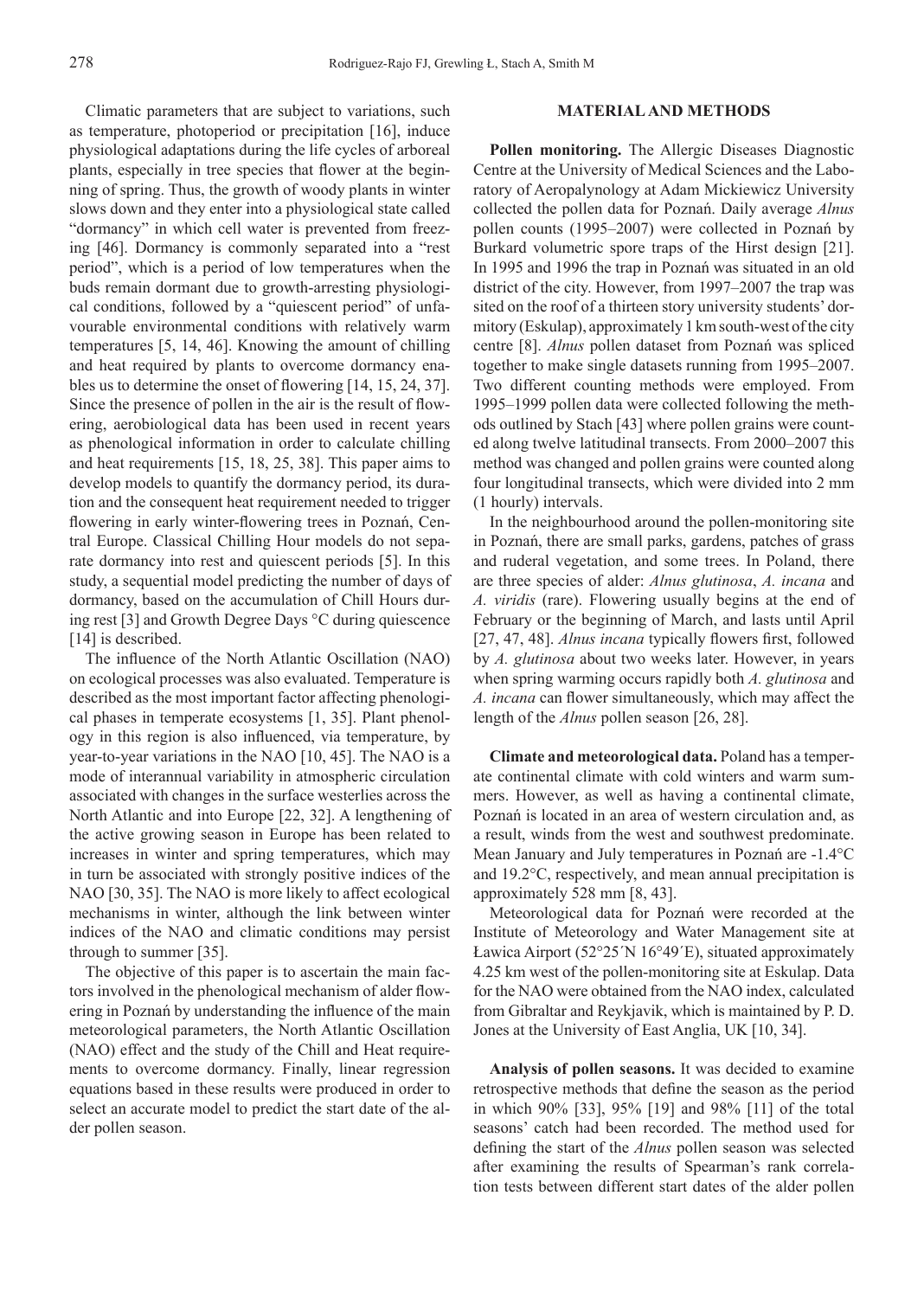seasons, and temperature data from the preceding months. Start dates calculated by using the pollen season period described by Nilsson & Persson [33], which includes 90% of total annual pollen (whereby the season starts when 5% of the total catch is achieved and ends when 95% is reached), generally showed the strongest relationship with meteorological variables. As a result, it was decided to use this method when describing the characteristics of the *Alnus* pollen season. It should be noted that this technique is often used for selecting the method for calculating the start of the pollen season of early flowering trees [24, 26, 38].

**Chilling and Heat requirement.** Chill requirements were calculated following the method of Aron [3], which is based on the accumulation of Chilling Hours (CH) [3, 24, 40]:

CH = 801 + 0.2523 B + 7.57 B2 × 10-4 – 6.51 B4 × 10-10 – 11.44 Tmin – 3.32 Tmax CH = number of Chilling Hours during period B = 24 D (Threshold – Tmin)/(Tmax – Tmin)

Where  $T_{min}$  and  $T_{max}$  are the average minimum and maximum temperatures recording during the period, respectively, and D is the length of the study period in days.

Chilling was deemed to have commenced when daily mean temperatures were  $\leq 12.5$ °C for two or more consecutive days. The value of 12.5°C was chosen to establish the start of the chilling period because this is the temperature below which winter flowering woody plants are considered to begin to satisfy their chilling requirements [14, 24, 37]. It is very difficult to predict the exact moment when the adverse period finishes. In our study, the end of chilling is marked as the first day when the daily mean temperature reached the minimum values and started to follow a positive trend [38], and the moment in which is registered the inflexion point of a polynomial second degree trend that followed temperatures from October of the preceding year to April of the same year as pollination. To calculate and quantify the most precise chilling requirements, a set of threshold temperatures from -3–8°C in steps of 0.25°C were assessed

The Heat requirements were obtained from the sum of the daily maximum and mean temperatures after deducting different base temperatures (from 0–8°C in steps of 0.25°C) and expressed as Growth Degree Days (GDD°C) [15, 24]. GDD°C were calculated from the day after the chilling period each year to the start of the pollen season. Only temperatures above or equal to 0°C were used to calculate cumulative sums, negative temperatures were considered as 0°C [17, 25, 38].

**Statistical analysis.** Spearman's rank correlation tests were used to explore the relationships between dependent variables (start dates of the *Alnus* pollen seasons) and different independent variables (meteorological data) recorded in Poznań from 1995–2006. The results of correlation analysis were then used to produce simple and multiple

**Table 1.** Significant correlations between start dates of *Alnus* pollen seasons (1995–2006) and temperature and rainfall data recorded from the previous period to flowering. \*\*Correlation significant at 0.01 level; \*Correlation significant at 0.05 level.

|                        |                                            | Start 5%   | Start $2.5\%$ | Start 1%   |
|------------------------|--------------------------------------------|------------|---------------|------------|
| Average<br>temperature | February                                   | $-0.888**$ | ns            | ns         |
|                        | 10-day mean<br>temperature:<br>day $31-40$ | $-0.893**$ | $-0.791**$    | $-0.748**$ |
|                        | 10-day mean<br>temperature:<br>day $41-50$ | $-0.687*$  | ns            | ns         |
| Rain                   | December                                   | $-0.680*$  | $-0.792**$    | $-0.771**$ |
|                        | $10$ -day<br>mean rain:<br>day $31-40$     | $-0.649*$  | $-0.712*$     | $-0.736**$ |

regression models predicting the start of the pollen alder seasons. The regression models were constructed using data from 1995–2006, and its accuracy tested using data from 2007. The independent variables considered were mean monthly and 10-day-mean daily average temperature and daily rainfall data from September (the previous year) to March (in the year of pollination), and averages of the NAO from December–March (from the winter preceding pollination).

#### **RESULTS**

Start dates of the *Alnus* pollen season from 1995–2006, defined by using the 5%, 2.5% and 1% methods, were entered into correlation analysis with monthly and 10-daymean temperature and rainfall data from October (the previous year) to February (in the year of pollination) (Tab. 1). The behaviour of the alder flowering followed a similar pattern during the years studied with a difference of 60–70 days in the start dates between years: varied from 2 February in 2002 to the 7 April in 1996. In recent years there has been a gradual delay (not significant) in the onset of the pollen seasons (Fig. 1). A non significant trend was also witnessed with the end and duration of the pollen seasons.

The results of correlation analysis between start dates of the *Alnus* pollen seasons in Poznań and meteorological data recorded during the previous period show that February temperatures (particularly the mean temperatures of its first decade) are generally the most important factor affecting the timing of the pollen seasons (Tab. 1). The significant negative relationships between start dates and temperature suggest that high temperatures at this time will produce earlier starts of the pollen season. Significant negative correlations also exist between the start dates of alder pollen seasons and rainfall of December and rainfall of the first decade of February.

In order to evaluate the effect that changes in the NAO could induce in the alder flowering, start dates of the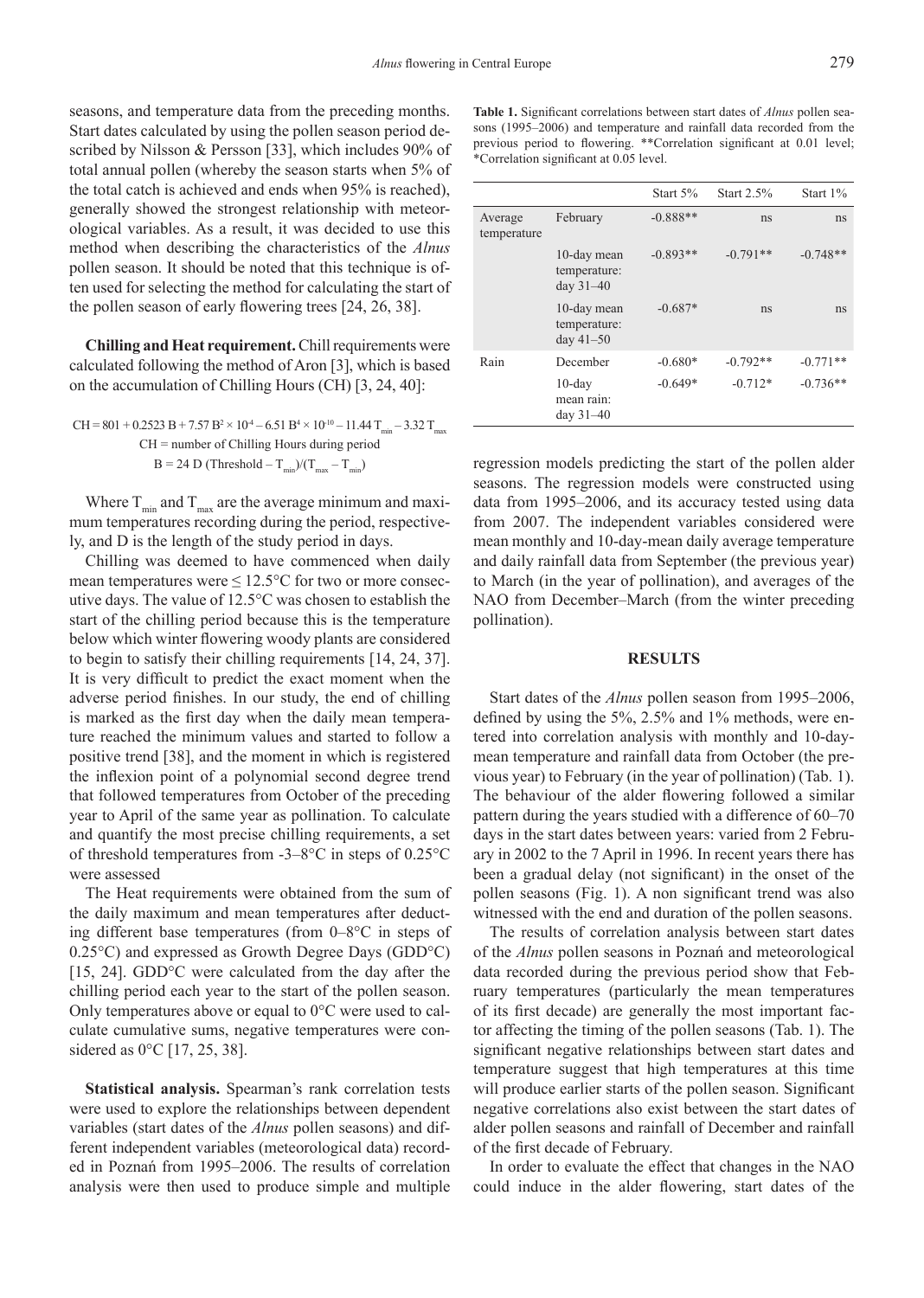

**Figure 1.** Dates of the start, final, and length of the *Alnus* pollen season calculated by using the 90% method [33] and its trends.

**Table 2.** Spearman's correlations between start dates of *Alnus* pollen season defined using the 5% method and winter averages of the NAO. \*\*Correlation significant at 0.01 level; \*Correlation significant at 0.05 level.

|                                       | R <sup>2</sup> |
|---------------------------------------|----------------|
| NAO December-January-February average | $-0.669*$      |
| NAO January–February average          | $-0.756**$     |

alder pollen season were also entered into Spearman's rank correlation tests with winter averages of the NAO during the period before the pollen season (Tab. 2). Significant negative correlations were found between start dates of the alder pollen seasons and December–February indices of the NAO. The highest correlation coefficient was found between the NAO average of the months of January and February.



**Figure 2.** Model to predict the number of heat requirements (GDDºC) to overcome dormancy from length of the chilling period of *Alnus* and its regression lines.

Chilling requirements to overcome dormancy were calculated following the method of Aron (1983). Chilling accumulation, started in Poznań at the beginning of November while the end took place during the month of January. The length of the chilling requirements for overcoming the dormancy period varied annually with an average of 76 days (Tab. 3). The most accurate base temperatures ranged between 0°C and -1.25°C, and the lowest coefficients of standard variation were found with a base temperature of -0.25°C and an average chilling accumulation of 985 CH (Tab. 3). Once chilling requirements were attained, heat accumulation began and lasted until the onset of flowering (Tab. 4). The lowest coefficients of standard variation were found with maximum temperatures and a base temperature of 0.5°C. Considerable year-on-year differences in heat accumulation were recorded over the study period. The heat requirement for *Alnus* ranged between 182–66 GDD°C with an average amount of 118 GDD°C and duration of 41 days as average during the studied period (Tab. 4).

A number of significant correlations exist between alder start dates, the amount of Chill and Heat units accumulated, and the length of the accumulation periods (Tab. 5). The strongest positive relationship  $(p<0.01)$  was obtained between the start of the pollen season and the length of the heat period, whilst negative correlation existed between the length of the chilling period and the number of GDD required to overcome dormancy.

The calculated dormancy requirements, temperatures, and indices of the NAO recorded during the period before flowering were used to construct linear and multiple regression models in order to forecast the start date of the alder pollen seasons (Tab. 6). Taking into account the meteorological parameters with highest correlation coefficients we propose different models in order to ascertain the most accurate: (a) equations based on meteorological variables; (b) based on the most significant NAO index; (c) combining all the aforementioned parameters; (d) considering the dormancy variables with high correlation coefficient. The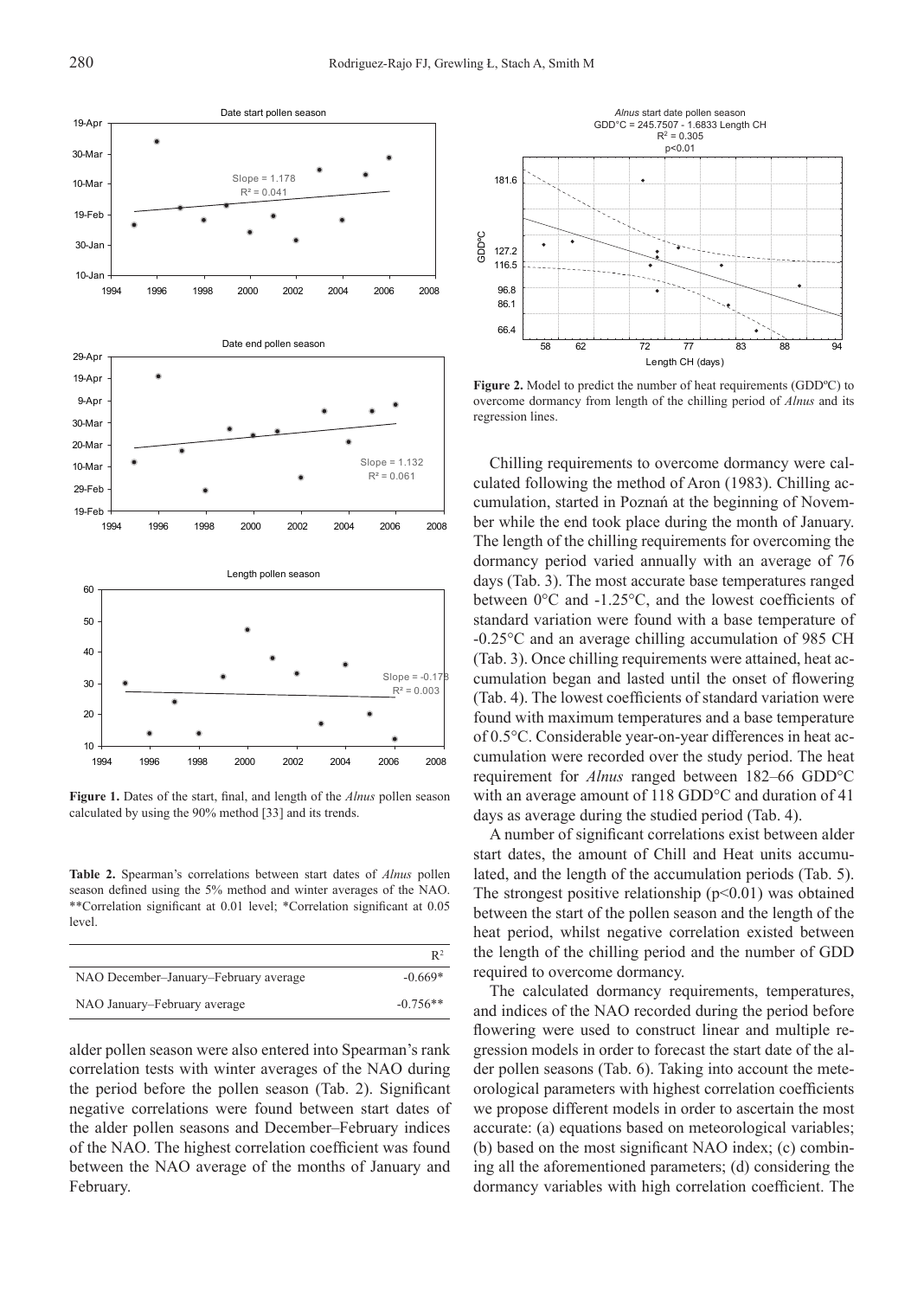**Table 3.** Chilling requirements calculated following Aron method [3] during the study period taking into account different threshold temperatures. (Mean=average value, SD=standard deviation, CV(%)=Coefficient of standard variation in percentage). Final date and the length of the Chill period are also shown.

|           | Threshold Temperature |        |         |        |         |              | Final date | Length     |        |
|-----------|-----------------------|--------|---------|--------|---------|--------------|------------|------------|--------|
|           | $-1.25$               | $-1$   | $-0.75$ | $-0.5$ | $-0.25$ | $\mathbf{0}$ | 0.25       |            | (days) |
| 1995      | 810                   | 788    | 773     | 770    | 784     | 812          | 868        | $14-Jan$   | 74     |
| 1996      | 1244                  | 1196   | 1124    | 1023   | 890     | 721          | 512        | 28-Dec     | 58     |
| 1997      | 1258                  | 1258   | 1226    | 1153   | 1031    | 848          | 595        | 2-Jan      | 62     |
| 1998      | 811                   | 818    | 807     | 788    | 770     | 758          | 759        | $14$ -Jan  | 74     |
| 1999      | 1026                  | 1090   | 1150    | 1200   | 1233    | 1240         | 1211       | $13-Jan$   | 73     |
| 2000      | 777                   | 782    | 804     | 841    | 894     | 959          | 1030       | $14-Jan$   | 74     |
| 2001      | 796                   | 777    | 767     | 772    | 795     | 835          | 893        | 3-Feb      | 94     |
| 2002      | 1196                  | 1235   | 1250    | 1230   | 1164    | 1038         | 840        | $17 - Jan$ | 77     |
| 2003      | 1258                  | 1256   | 1225    | 1158   | 1046    | 882          |            | $12-Jan$   | 72     |
| 2004      | 930                   | 991    | 1056    | 1120   | 1176    | 1217         | 1233       | 24-Jan     | 84     |
| 2005      | 802                   | 782    | 769     | 769    | 788     | 825          | 879        | $28 - Jan$ | 88     |
| 2006      | 1133                  | 982    | 1249    | 1246   | 1243    | 1240         | 1238       | $23$ -Jan  | 83     |
| Mean      | 1003                  | 996    | 1017    | 1006   | 985     | 948          | 914        | $16 - Jan$ | 76     |
| <b>SD</b> | 203.73                | 203.81 | 212.93  | 201.08 | 186.17  | 190.57       | 245.98     | 10.34      | 10.18  |
| CV(%)     | 20.30                 | 20.46  | 20.94   | 19.99  | 18.91   | 20.10        | 26.90      | 0.03       | 13.37  |

results of regression analysis showed high adjusted- $\mathsf{R}^2$  values ranging from 0.305–0.826. The accuracy of the models was tested using data from 2007, which was not included in the construction of the models. The difference between the predicted and observed dates ranged from 3–7 days (Tab. 6). The more precise forecast model (with the high adjusted- $R<sup>2</sup>$  value and the more precise predicted start alder pollen season date) consider the combination of the average mean temperature during the first decade of February and the average of the January and February NAO index, forecasting the start date of the alder pollen season with a delay of 3 days. On the contrary, the equation produced to forecast the GDD°C necessary to overcome dormancy (Fig. 2), considering as estimator the length of the chilling period (during 2007 the length of the Chill period was 87 days and the equation predicted a quantity of 99 GDD°C), forecast the *Alnus* 2007 pollen season with an advance of 4 days.

#### **DISCUSSION**

Ecological processes are affected by climatic conditions, with temperature being the most important factor affecting phenological phases in temperate ecosystems [1, 35]. A number of studies addressing the effect of possible climate change on the beginning of flowering in Europe report that, in recent years, winter-flowering species have tended to delay the onset of the flowering period [23, 40] while spring-flowering species [7, 12] have tended to begin the pollen season progressively earlier. Conversely, the results of this study shows that the start of the alder pollen seasons in Poznań are gradually getting later (non-significant trend).

New data that will be recorded over the coming years will show whether the results obtained will be confirmed.

Some researchers studying alder flowering report a statistically significant association between the day on which the pollen season starts and temperature during the preceding period [13, 24, 39], 40–50 days being required with temperatures below 9.1°C for the *Alnus* flowering. As in our study in Poznań, mean temperatures at the end of January and beginning of February appear to be the more important [13, 16] as correlation coefficients during this time are higher. This relationship is illustrated by the late start dates of the alder pollen seasons in Poznań in 1996 that followed a particularly cold period from the month of December to February in 1995 (the coldest in the 1995–2006 dataset, which was -4.02°C below the mean). The models proposed in this study to forecast the start of alder pollen seasons in Poznań using these meteorological parameters present a high accuracy level.

Yearly changes in plant phenology and the timing of the start of pollen seasons in Northern Europe can be also partially explained by the NAO [10, 45]. Interestingly, the high coefficient correlations with NAO index from December to February also reflects the influence exerted in the start of the *Alnus* pollen seasons, because low temperatures and low rainfall, or high temperatures and high rainfall, are often associated with different phases of the phenomenon [44]. Furthermore, a lengthening of the active growing season in Europe has been related to increases in winter and spring temperatures, which may in turn be associated with strongly positive indices of the NAO [30, 35]. The NAO is most pronounced during winter, and as shown by the significant negative correlations found in our study,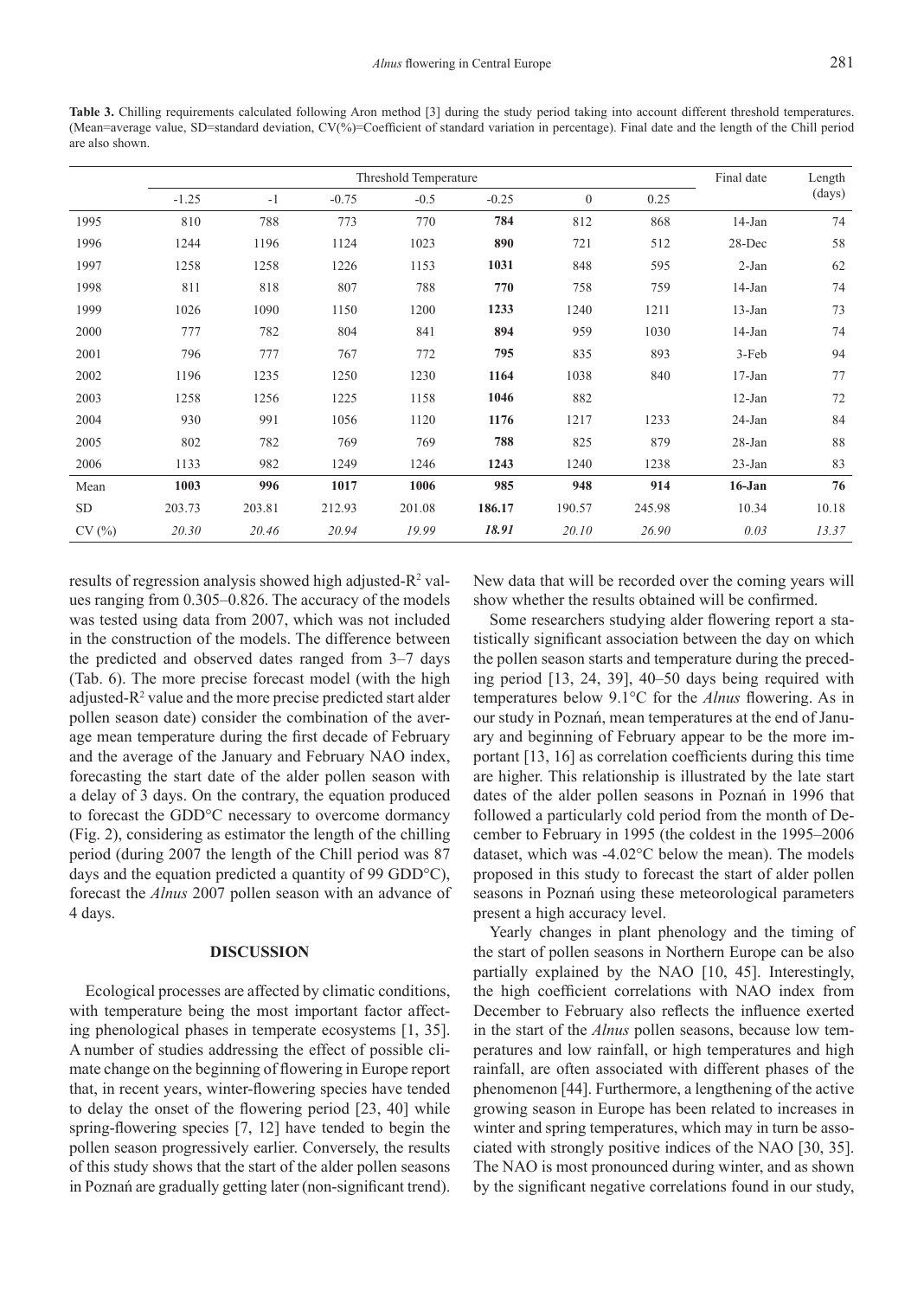the link between NAO and alder flowering in Central Europe is particularly important during the period starting in December or January through March [10, 22, 30, 32, 35]. Accurate models were proposed in this study to forecast the start of the alder pollen seasons in Poznań using NAO indices from the months of January to February. The use of NAO values as predictive variables to forecast the start date of the pollen season has been discussed and proposed by other authors, but not previously investigated [10].

The heat and chilling requirements that *Alnus* need to break the dormancy period that precedes the start of the flowering were also studied. As in other European areas [13, 24, 39], the Chill period generally started in the first week of November. The end of chilling occurs during the end of January in Poznań, while in Southern Europe this occurs in the first fortnight of January. The amount of chilling accumulation in Poznań was higher than in other European areas [13, 40] because in colder areas the trees need to be protected over a longer period. Also, the threshold temperature for Chilling can vary according to several factors in both the plant and the environment [6, 49]. Studies conducted in Southern Europe report a very low coefficient of standard variation for threshold temperatures of 3.5–6.5°C [20, 24, 40]. However, because of the colder temperatures experienced in Central Europe, this threshold falls and we therefore propose a base temperature of -0.25°C as the most accurate.

Otherwise, the amount of GDD°C calculated for *Alnus* in different studies in Europe shows that a similar quantity of heat units as in Poznan are needed to overcome dormancy and start flowering [13, 40]. Previous work has shown that  $4.5-6$ °C [13, 14, 18, 25] are the threshold temperatures

**Table 5.** Spearman correlation values between alder start dates and the amount and length of Chill and Heat requirements. \*\*Correlation significant at 0.01 level; \*Correlation significant at 0.05 level.

|            |                                  | R           |
|------------|----------------------------------|-------------|
| Pollen     | Start pollen season – CH         | $-0.122$ ns |
| season     | Start pollen season – Length CH  | $-0.206$ ns |
|            | Start pollen season – GDD        | $0.534**$   |
|            | Start pollen season – Length GDD | $0.887**$   |
| Chill-Heat | $LengthCH - GDD$                 | $-0.811**$  |
| period     | $LengthCH - LengthGDD$           | $-0.606*$   |
|            | $GDD - LengthGDD$                | $0.620*$    |

above which growth starts to be effective. However, in our case, GDD°C calculated using lower thresholds (0.5°C) might be more representative of the heat requirement of early flowering trees in Central Europe. Similar results were obtained by Rodríguez-Rajo *et al.* [39] in studies based on *Alnus* flowering in Northwestern Spain.

As several authors have reported, the coefficients of standard variation are higher for GDD°C than for the Chill period [24, 39]. The relationship between flowering onset and both chill and heat requirements has been reported by a number of authors who have found that chilling accumulation accelerate the renewal of growth once dormancy is broken; the more chilling units accumulated, the fewer forcing units are subsequently needed for budburst [15, 24, 39]. Several researchers also suggest that for *Alnus* the shorter the period in which Rest is accumulated, the longer the required period of high temperatures [3, 29, 37]. Similar results were obtained in our study. Correlations between

**Table 4.** Heat requirements in Growth Degree Days°C during the study period taking into account maximum temperatures and 0–1.5°C threshold temperature (Mean = average value, SD = standard deviation, CV(%) = Coefficient of standard variation in percentage). Length (in days) of the Heat period also shown.

|           | Maximum Temperature |       |       |       |       |       | Length (days) |       |
|-----------|---------------------|-------|-------|-------|-------|-------|---------------|-------|
|           | 0.00                | 0.25  | 0.50  | 0.75  | 1.00  | 1.25  | 1.50          |       |
| 1995      | 142                 | 134   | 127   | 120   | 113   | 105   | 98            | 29    |
| 1996      | 183                 | 158   | 133   | 108   | 83    | 58    | 33            | 101   |
| 1997      | 161                 | 148   | 135   | 122   | 109   | 96    | 83            | 52    |
| 1998      | 139                 | 131   | 123   | 115   | 107   | 99    | 91            | 32    |
| 1999      | 138                 | 127   | 117   | 106   | 95    | 84    | 74            | 25    |
| 2000      | 109                 | 103   | 97    | 91    | 85    | 79    | 73            | 24    |
| 2001      | 108                 | 105   | 101   | 97    | 93    | 90    | 86            | 15    |
| 2002      | 138                 | 134   | 130   | 126   | 122   | 118   | 114           | 16    |
| 2003      | 215                 | 198   | 182   | 165   | 149   | 132   | 121           | 67    |
| 2004      | 97                  | 92    | 86    | 81    | 75    | 70    | 64            | 22    |
| 2005      | 90                  | 78    | 66    | 54    | 42    | 30    | 23            | 48    |
| 2006      | 149                 | 133   | 117   | 101   | 85    | 69    | 53            | 64    |
| Mean      | 139                 | 128   | 118   | 107   | 96    | 86    | 76            | 41    |
| <b>SD</b> | 35.89               | 32.00 | 28.96 | 27.06 | 26.56 | 27.52 | 29.75         | 25.95 |
| CV(%)     | 25.82               | 24.93 | 24.61 | 25.28 | 27.55 | 32.09 | 39.19         | 62.90 |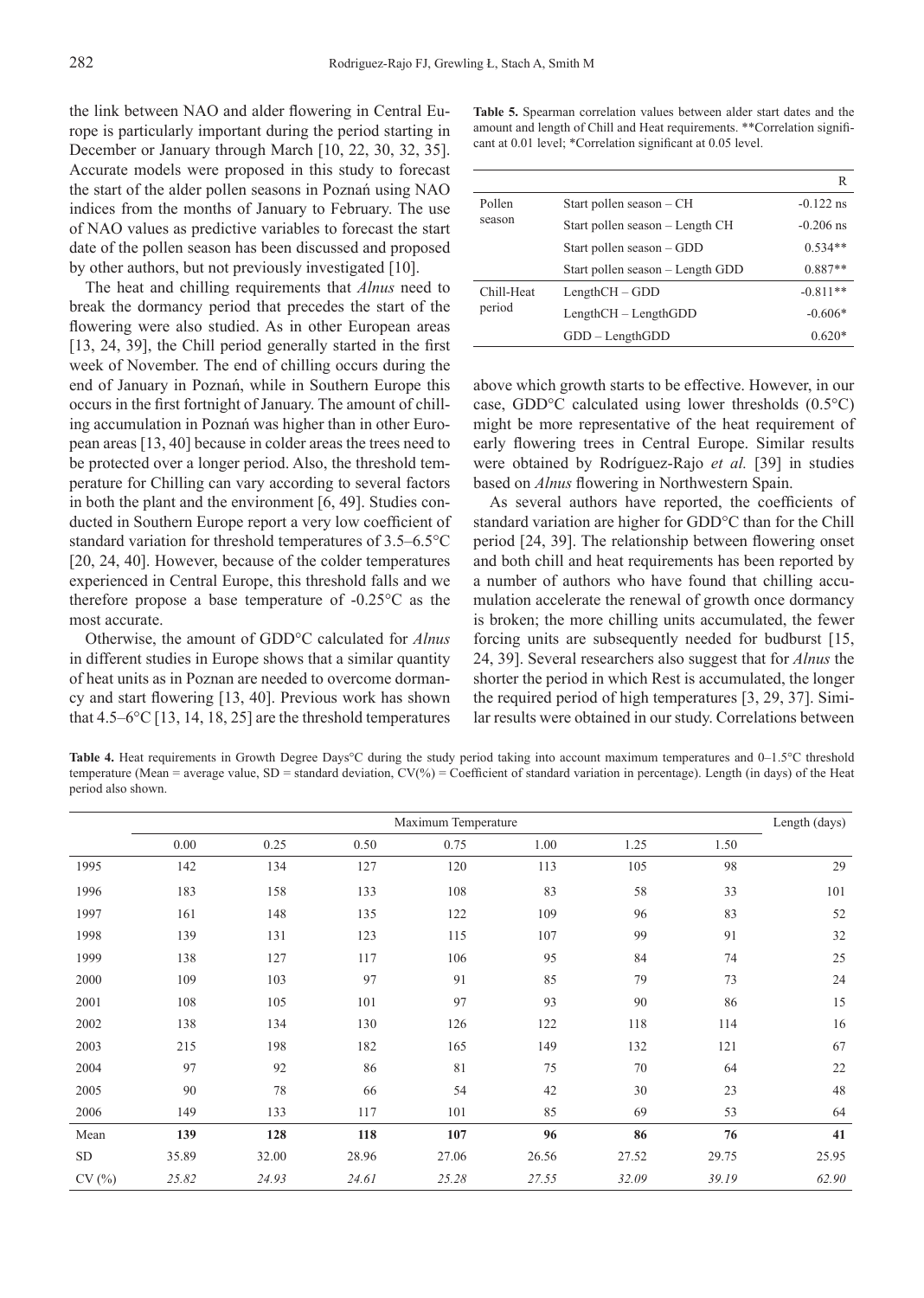**Table 6.** Results of simple linear regression and standard multiple regression analysis to forecast start date of *Alnus* pollen season. As independent variables: (a) meteorological factors; (b) NAO index; (c) combination of all the aforementioned parameters; (d) length of the chill period were considered. Observed and predicted start dates of *Alnus* pollen seasons produced when 2007 data were entered into, some regression models are also shown.

|              | Model                                                                                       | Adj $\mathbb{R}^2$ | 2007 observed date | 2007 predicted date     |
|--------------|---------------------------------------------------------------------------------------------|--------------------|--------------------|-------------------------|
| a            | Start date = 59.6453 – (4.03907 Tmean <sub>31-40</sub> )                                    | 0.743              |                    | February 14 (-3 days)   |
| b            | Start date = $67.708 - (11.065 \text{ NAO}_{\text{lanFeb}})$                                | 0.546              |                    | February 24 $(+7$ days) |
| $\mathbf{c}$ | Start date = $63.854 - (2.997 \text{ Tmean}_{31.40}) - (5.441 \text{ NAO}_{\text{IanFeb}})$ | 0.826              | February 17        | February 20 $(+3$ days) |
| d            | $GDDoC = 121.498 - (0.330 * Length CH)$                                                     | 0.305              |                    | February 12 (-4 days)   |
|              |                                                                                             |                    |                    |                         |

the length of the Rest period and the date of the onset of flowering [40] shows that, in areas where the tree needs to be protected from adverse meteorological conditions in order to preserve cells from frost damage, a delay in the phenological state of anthesis has been induced. Yearon-year differences in flowering start dates within a given study area may be partly attributed to high temperatures during the Chilling period and to low temperatures during Heat accumulation [24]. Consequently, flowering may start before the end of January when temperatures are high [25], but may then be delayed until April when minimum temperatures below -15°C are recorded in December and/or early January, as in the season 1995–1996 in Poznań.

In spite of the difficulty in developing predictions for trees that flowers at the beginning of the growth season, as in this period of the year the weather is very variable, inducing very changeable starts of pollen seasons and flowering [26], the forecast *Alnus* start pollen season models proposed in our study based on the combination of meteorological factors and NAO index, or by the quantification of the heat and chill requirements – showed high accuracy. The low number of years considered in the statistical analysis could provide not entirely stable results; consequently, greater importance should be attached to those results displaying higher adjusted- $R<sup>2</sup>$  values and greater statistical significance ( $p<0.01$ ).

#### **CONCLUSIONS**

The results of this work provide valuable information, of interest from aerobiological, agronomical, ecological an allergological points of view, about the flowering of trees in the winter period in Central Europe. Temperature plays a particularly important role in the maturation of reproductive organs and is the primary factor influencing the growth and *Alnus* phenology. Although the study was conducted with 13 years of data, the results indicate that the most important effect is exerted by temperatures during January and February, and particularly during the preceding 40 days.

Chill and Heat requirements differ according to the climate of the plant habitat. In colder areas, such us Poznań, these requirements are greater because the trees need protection over a longer period. The analysis provided insight to the dormancy processes, and the effect that meteorological factors and NAO exert on *Alnus* flowering, and will

form the basis for future work to continue building predictive models, considering new data that will be recorded during the coming years.

#### **Acknowledgements**

This work was partly funded by the European Union's Sixth Framework Programme through the Marie Curie Actions Transfer of Knowledge Development Scheme. European project MTKD-CT-2004-003170. Polish Ministry of Education and Science Grant No. 128/E-366/6 PR UE/DIE265. The results presented here address one of the main scientific challenges described in COST Action ES0603 (EUPOL) (http://www.cost.esf.org/index.php?id=1080); specifically, Work Package 1 (pollen production and release).

#### **REFERENCES**

1. Aasa A, Jaagus J, Ahas R, Sepp M: The influence of atmospheric circulation on plant phenological phases in central and eastern Europe. *Int J Climatol* 2004, **24**, 1551-1564.

2. The Angiosperm Phylogeny Group: An update of the Angiosperm Phylogeny Group classification for the orders and families of flowering plants: APG II. *Bot J Linn Soc* 2003, **141**, 399-436.

3. Aron R: Availability of chilling temperatures in California. *Agric Meteorol* 1983, **28**, 351-363

4. Cecich RA, Sullivan NH: Influence of weather at time of pollination on acorn production of *Quercus alba* and *Quercus velutina*. *Can J Forest Res* 1999, **29**, 1817-1823.

5. Cesaraccio C, Spano D, Snyder RL, Duce PP: Chilling and forcing model to predict bud-burst of crop and forest species. *Agr Forest Meteorol* 2004, **126**, 1-13.

6. Chuine I, Cour P: Climatic determinants of budburst seasonality in four temperate-zone tree species. *New Phytol* 1999, **143**, 339-349.

7. Corden J, Millington W: A study of Quercus pollen in the Derby area, UK. *Aerobiologia* 1999, **15**, 29-37.

8. Corden J, Stach A, Millington W: A comparison of *Betula* pollen seasons at two European sites; Derby, United Kingdom and Poznan, Poland (1995-1999). *Aerobiologia* 2002, **18**, 45-53.

9. D'Amato G, Spieksma FTM: European allergenic pollen types. *Aerobiologia* 1992, **8**, 447-450.

10. D'Odorico P, Yoo J, Jaeger S: Changing seasons: An effect of the North Atlantic Oscillation? *J Climate* 2002, **15**, 435-445.

11. Emberlin J, Mullins J, Cordon J, Millington W, Brooke M, Savage M, Jones S: The trend to earlier birch pollen seasons in the UK: a biotic response to changes in weather conditions? *Grana* 1997, **36**, 29-33.

12. Emberlin J, Detant M, Gehrig R, Jaeger S, Nolard N, Rantio-Letimaki A: Responses in the start of the *Betula* (Birch) pollen seasons to recent changes in spring temperatures across Europe. *Int J Biometeorol*  2002, **46**, 159-170.

13. Emberlin J, Smith M, Close R, Adams-Groom B: Changes in the pollen seasons of the early flowering trees *Alnus* and *Corylus* in Worcester, United Kingdom, 1996–2005. *Int J Biometeorol* 2007, **51**, 181-191.

14. Faust M: Physiology of temperate zone fruit trees. Wiley, New York 1989.